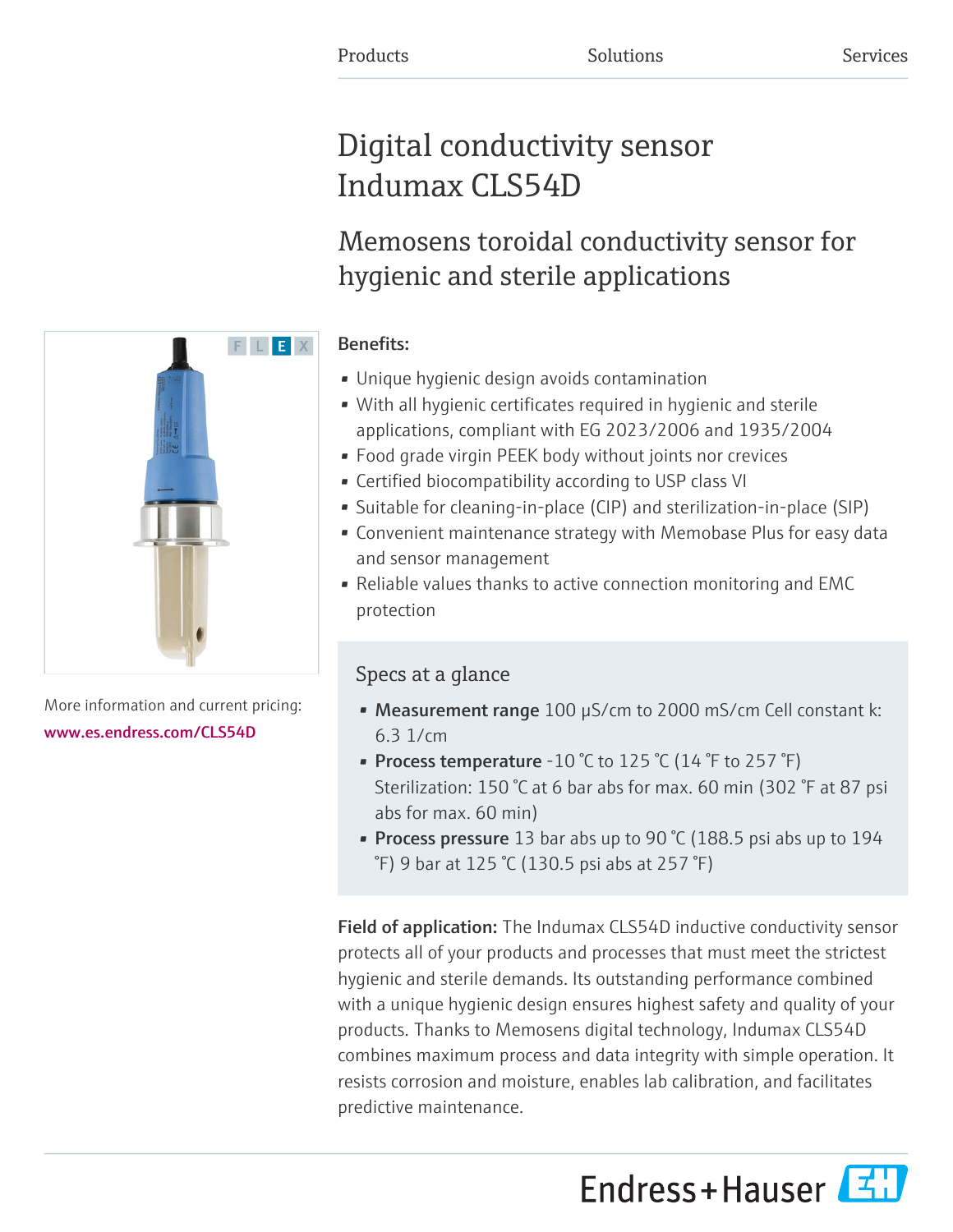# Features and specifications

|  |  | Conductivity |
|--|--|--------------|
|  |  |              |

### **Measuring principle**

Inductive

#### Application

Food, beverage and pharmaceutical industries, biotechnology, dairies, breweries

#### Characteristic

Specifically intended for use in hygienic applications and especially suitable for following applications:

Phase separation, control of CIP, concentration control, product monitoring, leakage monitoring

#### Measurement range

100 µS/cm to 2000 mS/cm Cell constant k: 6.3 1/cm

#### Measuring principle

Inductive conductivity measurement

#### Design

Hygienic design with food-grade virgin PEEK body in jointless and creviceless design including all hygienic certifications

#### **Material**

In contact with medium: virgin PEEK

#### Process temperature

 $-10$  °C to 125 °C (14 °F to 257 °F) Sterilization: 150 °C at 6 bar abs for max. 60 min (302 °F at 87 psi abs for max. 60 min)

#### Process pressure

13 bar abs up to 90 °C (188.5 psi abs up to 194  $\degree$ F) 9 bar at 125 °C (130.5 psi abs at 257 °F)